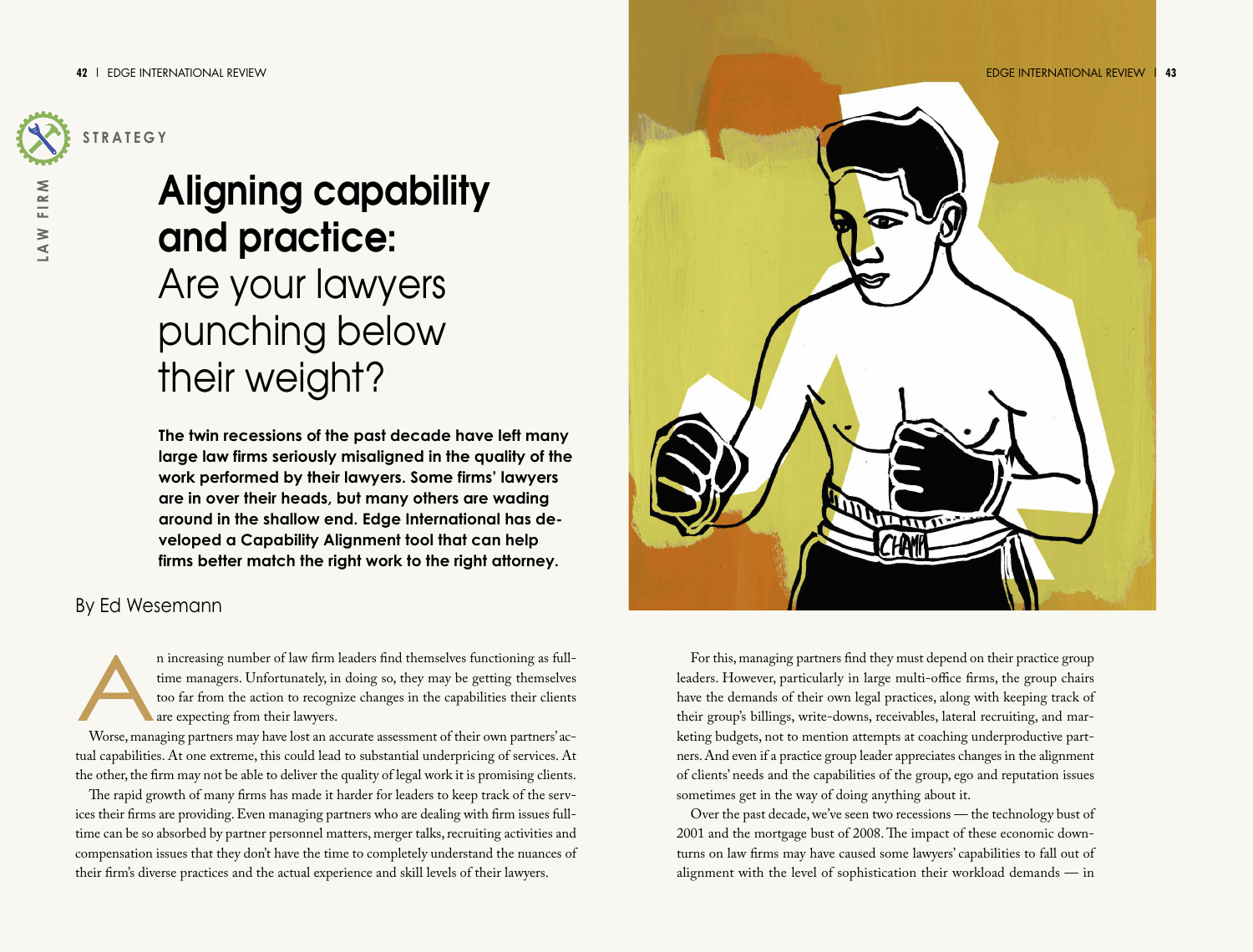some cases because they are under-qualified, but frequently, because they are overqualified for the matters they are handling.

Large and midsized law firms have felt three primary impacts that are attributable, at least in part, to these recessions.

**In the AmLaw 200, 84% of law firms have non-equity partners; in the average AmLaw 200 firm, these individuals make up 44% of the partnership. Compare this to 2000, when 70% of these firms had non-equity partners and they made up 25% of the average firm's partnership.**

#### **1. GROWTH OF THE LITIGATION REVENUE STREAM**

Traditionally, in most large law firms, the majority of lawyers were devoted to the transactional side of the practice. Often, firms were 60% business and 40% litigation, or at least 50/50. The immediate impact of a recession is typically on law firms'transactional practices. Because litigation matters

usually involve a longer time horizon than transactional deals, law firm layoffs are typically among corporate and real estate associates. So over time, firms became more litigation-oriented, frequently 60% or more. But as the recessions caught up with the litigation practices, firms struggled to fill partners' plates. Many increased their tort practices and became more liberal in the acceptance of plaintiff contingent-fee matters.Work-hungry lawyers took files off associates' desks; associates, pressured to reach billable-hour goals, started doing work that previously might have been handled by paralegals.

#### **2. THE SEGMENTATION OF THE TRANSACTIONAL PRACTICE**

Securities offerings and M&A transactions that were traditionally handled by local law firms have increasingly moved to capital market cities, primarily

# **Tips on Measuring Alignment**

- **1.** There is a halo effect on both the capability of lawyers and the sophistication of matters. Using an outside party to perform the interviews improves accuracy.
- **2.** The process can be a valuable addition to associate evaluations and partner compensation determinations.
- **3.** Lawyers will invariably want to see how others rate their capability. Lawyers are surprisingly modest and the rating of their partners is usually higher than how they would have rated themselves.

New York.This has been driven partly by venture capital firms demanding the use of selected Wall Street law firms, and partly by major corporate firms looking for mid-market transactions to replace the work going to London in response to concerns about Sarbanes-Oxley. As a result, the corporate work available to local and regional firms has become less sophisticated, involving more governance issues and smaller transactions.

### **3. THE RISE OF THE NON-EQUITY PARTNER CLASSIFICATION**

In the AmLaw 200, 84% of law firms have non-equity partners; in the average AmLaw 200 firm, these individuals make up 44% of the partnership. Compare this to 2000 ,when 70% of these firms had non-equity partners and they made up 25% of the average firm's partnership.This trend has increased the proportion of partner-level lawyers who are looking for sophisticated work capable of supporting a partner billing rate. At the same time, it limited the training opportunities available to senior associates.

What brought all this to our attention was our practice of performing interviews in connection with strategic planning or merger projects.When we

# **Figure 1 Matter Sophistication Scale**

|                | <b>Rating Level of Complexity</b> | <b>Typical Buyer</b>                         | <b>Price Sensitivity</b>           | <b>Skill Level Required</b>               |
|----------------|-----------------------------------|----------------------------------------------|------------------------------------|-------------------------------------------|
| 10             | Bet the company                   | <b>Board of Directors</b>                    | High premium expected              | Highest possible capability               |
| 9              |                                   |                                              |                                    |                                           |
| 8              | Important matter                  | <b>General Counsel</b>                       | Full rates plus                    | Among the most<br>well-respected          |
| $\overline{7}$ |                                   |                                              |                                    |                                           |
| 6              | Normal matter                     | <b>Assistant General</b><br>Counsel          | Negotiated standard<br>rates       | Journeyman Partner                        |
| 5              |                                   |                                              |                                    |                                           |
| 4              | Routine                           | Procurement<br>Director/Operating<br>Manager | <b>Heavily discounted</b><br>rates | Senior to mid-level<br>associate          |
| 3              |                                   |                                              |                                    |                                           |
| $\overline{2}$ | Cut rate                          | <b>Claims Adjuster</b>                       | Selection based only<br>on price   | <b>Newly admitted/Senior</b><br>Paralegal |
|                |                                   |                                              |                                    |                                           |